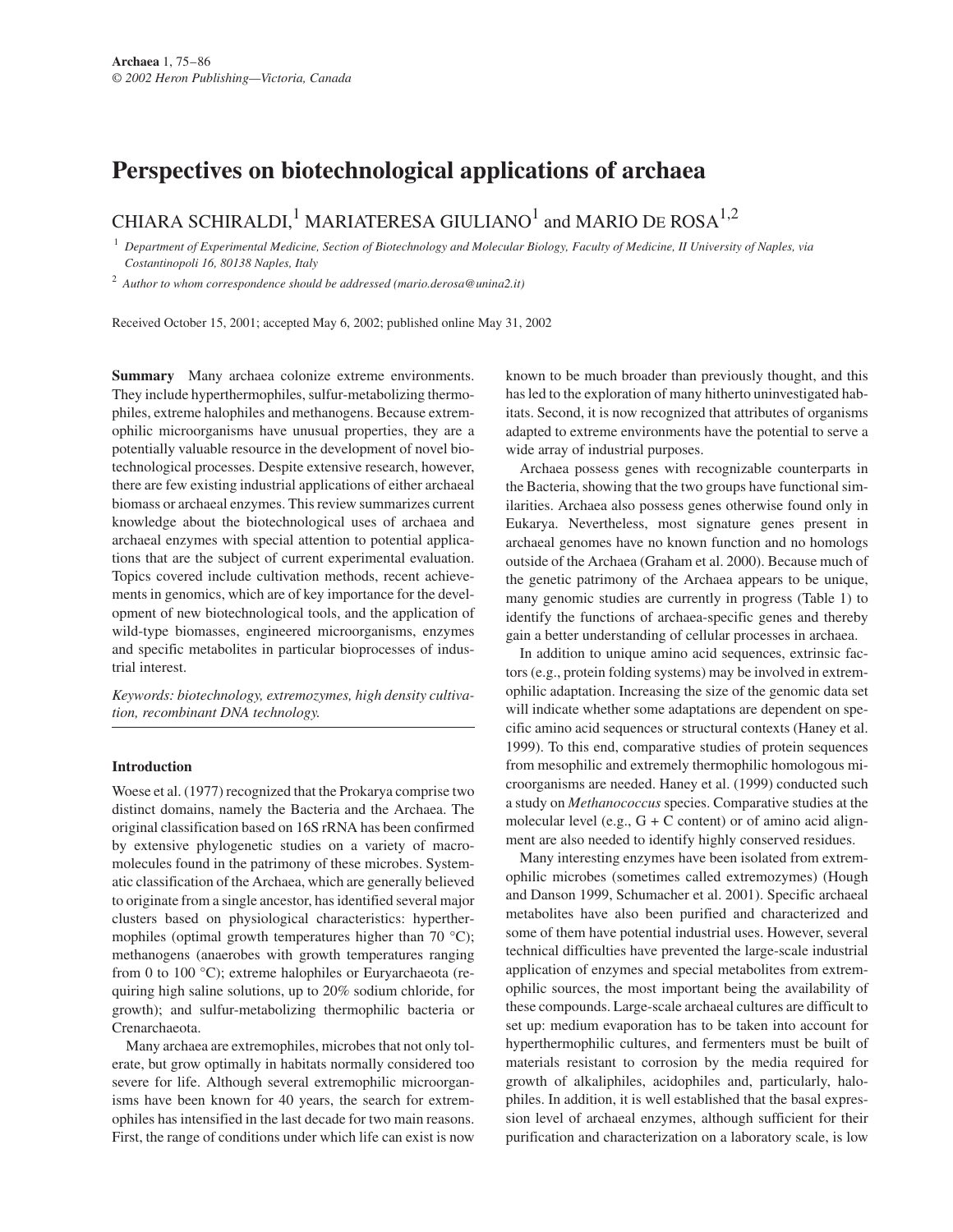| Microorganisms      |                                             | Size (Mb) | Reference                |
|---------------------|---------------------------------------------|-----------|--------------------------|
| Order               | <b>Species</b>                              |           |                          |
| Crenarchaeota       |                                             |           |                          |
| Desulfurococcales   | Aeropyrum pernix K1                         | 1.6       | Kawarabayasi et al. 1999 |
| <b>Sulfolobales</b> | Sulfolobus solfataricus P2                  | 2.9       | She et al. 2001          |
|                     | Sulfolobus tokodaii                         | 2.7       | Kawarabayasi et al. 2001 |
| Euryarchaeota       |                                             |           |                          |
| Archaeoglobales     | Archaeoglobus fulgidus DSM 4304             | 2.1       | Klenk et al. 1997        |
| Halobacteriales     | Halobacterium sp. NRC-1                     | 2.0       | Ng et al. 2000           |
| Methanobacteriales  | Methanobacterium thermoautotrophicum H      | 1.7       | Smith et al. 1997        |
| Methanococcales     | Methanococcus jannaschii DSM 2661           | 1.6       | Bult et al. 1996         |
|                     | Methanosarcina acetivorans C <sub>2</sub> A | 5.7       | Galagan et al. 2002      |
| Methanopyrales      | Methanopyrus kandleri                       | 1.7       | Slesarev et al. 2002     |
| Thermococcales      | Pyrococcus horikoshii (shinkaj) OT3         | 1.7       | Kawarabayasi et al. 1998 |
|                     | Pyrococcus abyssi GE5                       | 1.7       | unpublished              |
| Thermoplasmales     | Thermoplasma acidophilum DSM 1728           | 1.5       | Ruepp et al. 2000        |
|                     | Thermoplasma volcanium GSS 1                | 1.5       | Kawashima et al. 2000    |

Table 1. List of completed genome sequences (sources: The Institute for Genomic Research (TIGR, Rockville, MD) and PUBMED).

with respect to that required for industrial purposes (Kelly and Deming 1988, Cowan 1992, Herbert 1992, Madigan and Marrs 1997). As a consequence, scientific interest has focused both on the design of innovative bioreactors to achieve higher biomasses and metabolite production rates, and on the development of techniques for cloning and expressing archaeal enzymes in mesophilic cell factories. The successful coupling of these strategies has been demonstrated in several applications (Nordberg Karlsson et al. 2000, Schiraldi et al. 2000, 2001).

In addition to the development of industrial production processes, basic research is also needed to determine how enzymes have adapted to extreme conditions at the molecular level. It has been shown that the modifications used by enzymes of psychrophiles to permit conformational flexibility at low temperatures are opposite to those that confer thermostability to proteins of thermophiles (Russell 2000). Correlating the genetic code with specific chemico-physical characteristics provides a promising new approach to the development of customized industrial biocatalysts.

Because of the diversity of research related to the development of biotechnological processes employing archaea, we have limited this review to a discussion of novel achievements in three fields: (1) innovative fermentation processes for production of archaeal biomass, enzymes and metabolites; (2) cloning and expression strategies for archaeal enzymes, as a tool for their large-scale production; and (3) the industrial potential of archaea and their enzymes or specific metabolites.

## **Innovative fermentation processes for the production of archaeal biomass, enzymes and metabolites**

A major limitation to the industrial application of archaeal enzymes and metabolites is the low productivity of the fermentation processes as a result of low growth rates and low biomass yields. To overcome these limitations, attention has been focused on studying the physiology of archaea of biotechnological interest and on designing bioreactors and bioprocesses that increase productivity. Because of the unconventional environmental conditions needed for the cultivation of extremophiles, contamination problems are minimal. Therefore, a continuous culture approach has been widely adopted.

Continuous culture experiments have provided insights into the significance of specific enzymes, in addition to clarifying stress responses and unusual physiological characteristics of hyperthermophilic and extremely thermoacidophilic microorganisms. To improve biomass yield of the hyperthermophilic archaeon *Pyrococcus furiosus*, Raven et al. (1992) used continuous cultures with defined and minimal media and achieved a maximal cell density of  $10^8$  cells ml<sup>-1</sup> when *P. furiosus* was grown on starch (Raven and Sharp 1997). Rinker et al. (1999) cultivated the hyperthermophilic heterotrophs *Metallosphera sedula*, *P. furiosus* and *Thermococcus litoralis* in a chemostat (Table 2) and observed the production of exopolysaccharides. Continuous cultures of *Methanobacterium thermoautotrophicum* were performed at different gassing rates using continuous measurements of the growth-limiting factor  $H_2$ , and a simple unstructured mathematical model was developed and verified (Schill et al. 1999). Another extremely thermophilic methanogen, *Methanococcus jannaschii*, was grown in continuous culture to evaluate the correlation between hydrogenase activity and parameters such as growth rate and pressure (Tsao et al. 1994). Optimization of the growth medium is also of key importance in the production of extremophilic biomasses for subsequent exploitation in industry.

Particular interest has focused on the cultivation of anaerobic archaea, because their sensitivity to oxygen is a major obstacle to cultivation and to the development of genetic exchange systems in archaea. Rothe and Thomm (2000) reported the replacement of  $Na<sub>2</sub>S$  with  $Na<sub>2</sub>SO<sub>3</sub>$  to protect the culture from oxygen, even outside the anaerobic chamber, thus simplifying the cultivation method. Godfroy et al. (2000) exploited a gas-lift bioreactor for the continuous culture of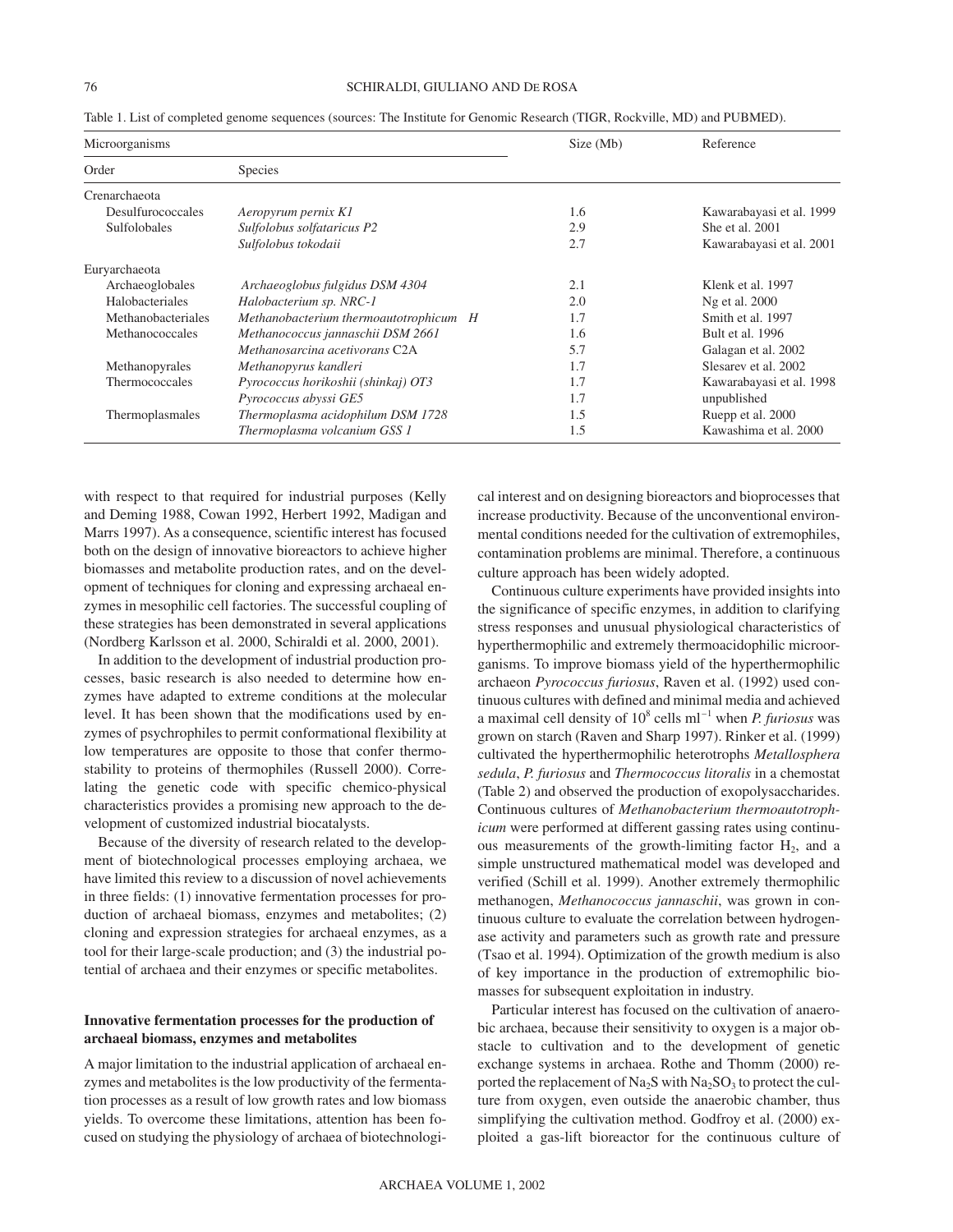#### BIOTECHNOLOGICAL APPLICATIONS OF ARCHAEA 77

| Microorganism                        | $T_{\text{opt}}({}^{\circ}C)$ | Cultivation mode                        | Reference                |
|--------------------------------------|-------------------------------|-----------------------------------------|--------------------------|
| Metallosphera sedula                 | 74                            | Continuous                              | Rinker et al. 1999       |
| Methanobacterium thermoautotrophicum | 65                            | Continuous growth-limiting factor $H_2$ | Schills et al. 1996      |
| Methanococcus jannaschii             | 85                            | Medium optimization CSTR                | Mukhopadhyay et al. 1999 |
| Methanococcus jannaschii             | $80 - 85$                     | Continuous                              | Tsao et al. 1994         |
| Pyrococcus abyssi ST549              | 95                            | Continuous                              | Godfroy et al. 2000      |
| Pyrococcus furiosus                  | 90                            | Dialysis                                | Krahe et al. 1996        |
| Pyrococcus furiosus                  | 90                            | Continuous                              | Raven et al. 1992        |
| Pyrococcus furiosus                  | 90                            | Batch on starch-based medium            | Raven and Sharp 1997     |
| Pyrococcus furiosus                  | 98                            | Continuous                              | Rinker et al. 1999       |
| Sulfolobus shibatae                  | 75                            | Dialysis                                | Krahe et al. 1996        |
| Sulfolobus solfataricus $G\theta$    | 75                            | Microfiltration                         | Schiraldi et al. 1999    |
| Sulfolobus solfataricus MT4          | 87                            | Batch on whey-based medium              | Romano et al. 1992       |
| Thermococcus barosii                 | 82.5                          |                                         | Duffaud et al. 1998      |
| <i>Thermococcus litoralis</i>        | $85 - 88$                     | Batch and continuous                    | Rinker and Kelly 2000    |

Table 2. Bioreactor scale cultivation of archaea: continuous and high cell density fermentation. Abbreviation:  $T_{\text{opt}}$  = optimal growth temperature.

*Pyrococcus abyssi* ST549 on carbohydrates, proteinaceous substrates or amino acids and found that the disaccharides maltose and cellobiose did not support growth, whereas proteinaceous materials, such as peptone or amino acids in the presence of sulfur, were good substrates.

The use of waste products as substrates for extremophilic biomass production is an attractive option for producing enzymes and metabolites for commercial exploitation. *Sulfolobus solfataricus* MT4 grown at 87 °C in a 100-l fermenter on whey supplied directly from dairy farms yielded 80 g of dry biomass per mole of lactose (Romano et al. 1992).

Research attention has also focused on the development of culture techniques that result in high cell densities. To date, successful approaches for improving biomass yield and enzyme or metabolite production have involved either fed-batch cultures or the development of special bioreactors that allow easy removal of toxic metabolites and replacement of nutrients. Efficient production of *Sulfolobus solfataricus* DSM 1617 was achieved by a fed-batch technique (Park and Lee 1997, 1999). In these studies, maximum cell yield (dry biomass) was 23 g  $1^{-1}$ , when constant volume was maintained by continuous replacement of evaporated water. The kinetic parameters and a mathematical model of the fermentation process were evaluated. The effects of yeast extract and other complex components on metabolite formation (e.g., ammonia) and cell yield were also reported.

A novel corrosion-resistant bioreactor composed of polyetherether ketone, tech glass (borosilicate glass), silicium nitrate ceramics and silicon nitrite ceramics was used for the cultivation of two recently isolated extreme halophilic archaea that produce poly-γ-glutamic acid and poly-β-hydroxybutyric acid, respectively (Hezayen et al. 2000). Batch fermentations on *n*-butyric acid as carbon source yielded a cell density (dry biomass) of 2.3 g  $1^{-1}$ , with the accumulation of poly- $\beta$ -hydroxybutyric acid comprising up to 53% of the dry biomass.

Although the application of fed-batch techniques coupled with media optimization have facilitated in vitro culture of archaea in sufficient quantities to permit physiological studies and the isolation of numerous enzymes of industrial interest, it has not been possible to scale-up these techniques for largescale production. To overcome this limitation, several groups have focused on bioreactor design in an attempt to couple fermentation with membrane separation processes, and thereby overcome problems associated with the toxicity of accumulated metabolites. A novel dialysis bioreactor was designed and developed at the Technical University of Hamburg and used to study the influence of parameters such as gassing rate, substrate supplementation and agitation on growth rate of *Pyrococcus woesei* (Rüdiger et al. 1992). Krahe et al. (1996) used a dialysis process to obtain high cell densities of three thermophilic strains, two of which were from the domain Archaea. A final cell density (dry biomass) of 110 g  $1^{-1}$  was achieved in 350 h for *Sulfolobus shibatae*, whereas cultivation of *Pyrococcus furiosus* yielded a maximal cell density of  $3 \times 10^{10}$  cells ml<sup>-1</sup>, corresponding to a 20-fold increase compared with the batch process.

We used a novel microfiltration (MF) technique for the high-density cultivation of thermoacidophilic archaea. The MF bioreactor consisted of a traditional fermentation vessel modified next to the baffles by the insertion of two MF modules made of polypropylene capillaries (see Figure 1). To prolong the growth phase of the microorganisms, the fermentation process was divided into three consecutive phases: batch, fed-batch and MF. The bioreactor has been used for about 100 runs over more than a year without loss of filtration capacity. We obtained high yields of *S. solfataricus* Gθ, corresponding to a 15-fold increase in biomass (maximal cell dry biomass of 38 g  $1^{-1}$ ) compared with batch culture. The cells maintained active synthesis of reporter enzymes of industrial interest, including  $\alpha$ -glucosidase,  $\beta$ -glycosidase and alcohol dehydrogenase (Schiraldi et al. 1999, 2001). Although we obtained improved biomass yield with the MF bioreactor, production of the enzymes of interest was low because of the long doubling time ( $t_d$ ) of *Sulfolobus* (7 <  $t_d$  < 18 h) and the low expression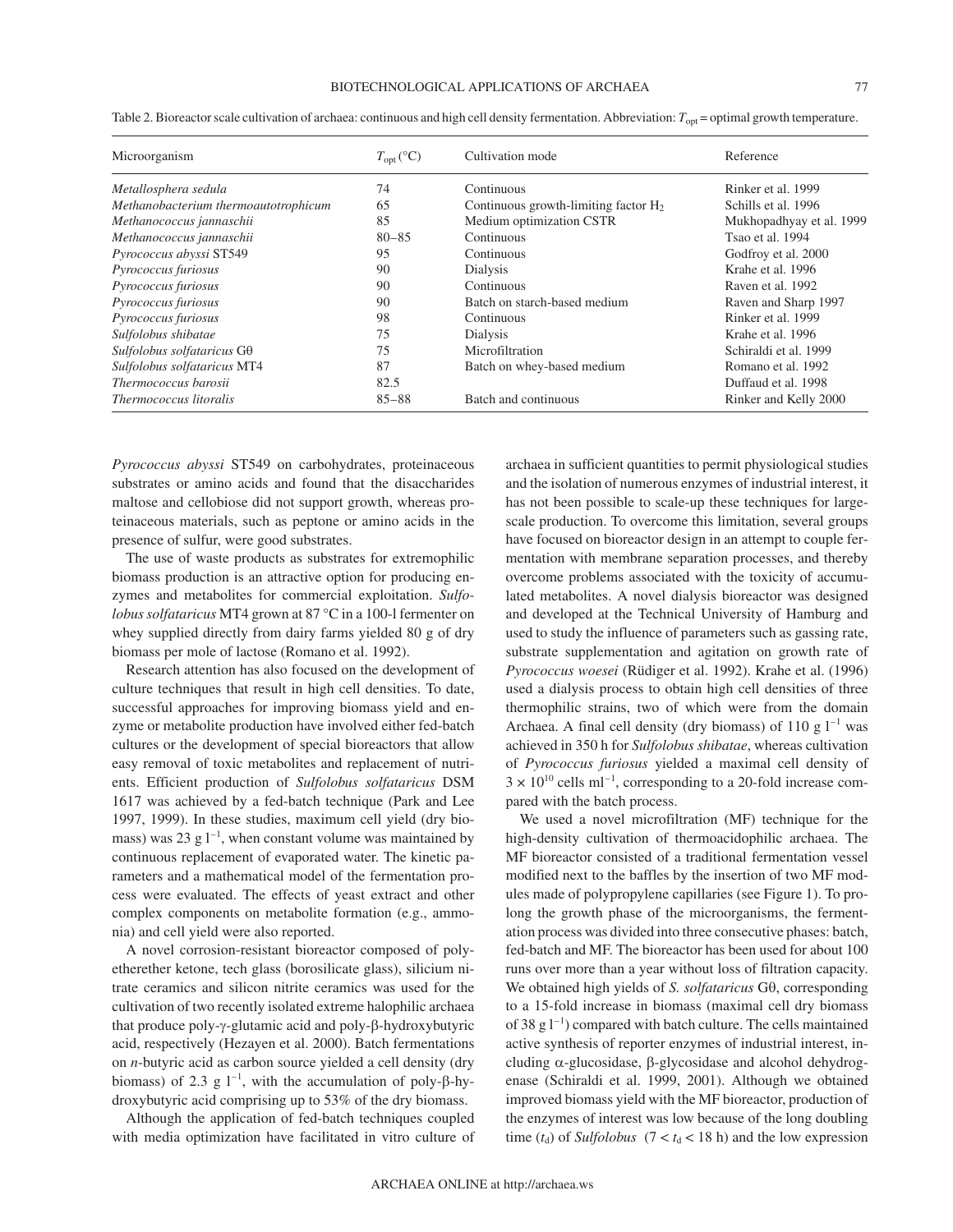

Figure 1. Schematic view of the microfiltration bioreactor (adapted from Schiraldi et al. 1999).

levels of these enzymes. The most promising approach to overcoming these limitations may be to combine fermentation techniques with molecular biology techniques.

# **Strategies for cloning and expression of archaeal enzymes and their industrial use**

Because archaeal enzymes are adapted to extreme environments, they are unusually stable. They are therefore suitable candidates for applications in industrial processes that are performed under harsh conditions, such as high temperatures or in the presence of organic solvents or high ionic strength. For the same reasons, they are also ideal model molecules for investigations aimed at elucidating the mechanisms of chemicophysical stability of proteins. Biologists already use the extremophilic enzyme Taq polymerase from *Thermus aquaticus*. In addition to the isolation of new enzymes, the spectrum of available enzyme capabilities could be expanded by random mutagenesis and directed evolution.

Genes encoding several enzymes from extremophiles have been cloned in mesophilic hosts, with the objective of overproducing the enzyme and altering its properties to suit commercial applications (see review by Ciaramella et al. 1995). *Escherichia coli*, *Bacillus subtilis* and yeasts have been used successfully as mesophilic hosts for several archaeal genes (Cannio et al. 1994, Moracci et al. 1994, Ito 1997, Jorgensen et al. 1997, Walsh et al. 1998, Miura et al. 1999, Niehaus et al. 1999, Duffner et al. 2000, Lim 2001).

The expression system has to be chosen based on the intended use of the expressed protein. To obtain a sufficient amount of a recombinant enzyme for basic characterization, *E. coli* expression is recommended, because this host is easily grown in the laboratory and the vectors are well characterized. Expression in yeasts has advantages for large-scale industrial production. Furthermore, because yeast is a "generally recognized as safe" organism, it represents an ideal pilot system for the production of enzymes for the food technology industry.

Recombinant enzymes can be obtained by cloning and expressing a synthetic gene. Fusi et al. (1995) reported the expression of P2 ribonuclease from *S. solfataricus* in which the codon of the gene was modified to include those triplets that are widely used in *E. coli* cells to enhance protein expression. This modification was achieved by reverse translation of the amino acid sequence into a degenerate nucleotide sequence and synthesis by PCR amplification of overlapping primers.

To overcome the limitations of different codon usage for heterologous expression of archaeal enzymes, Purcarea et al. (2001) successfully cloned and expressed in *E. coli* a carbamoyl phosphatase synthetase (CPSase) from *Pyrococcus abyssi*. Overexpression of the CPSase gene was achieved by cotransformation of the host cells with a plasmid encoding tRNA synthetases for low-frequency *E. coli* codons. Ishida et al. (1997) were able to obtain efficient production of a thermophilic 3-isopropylmalate dehydrogenase with a GC-rich coding gene in *E. coli*, by providing a leader open reading frame. De Pascale et al. (2001) have cloned and expressed in *E. coli* (Rb791) genes encoding the trehalosyl dextrin forming enzyme (TDFE) and the trehalose-forming enzyme (TFE) of *S. solfataricus* MT4. More recently de Pascale et al. (2002) fused TFE and TDFE coding sequences to obtain a new chimeric protein that converts dextrins to trehalose at high temperature (75 °C) by sequential enzymatic steps. Gene fusion was carried out so that the C-terminus of TFE, modified by the substitution of the stop codon with a Gly residue, was in frame with the N-terminus of TDFE. A linker was designed to facilitate recombinant DNA construction without deleting amino acids of either protein moiety, resulting in the insertion of the four amino acids Ser-Gly-Ser-Gly.

To facilitate biochemical characterization of unusual archaeal enzymes, production can be increased by using extremophilic microorganisms as hosts for autologous gene expression (Gardner et al. 1999). For *Methanococcus* species, integrative and shuttle vectors have been developed to overexpress specific enzymes with complex prosthetic groups that are inactive if expressed in *E. coli* (Gardner et al. 1999). It has also been tested as a host for heterologous proteins such as --galactosidase from *E. coli*.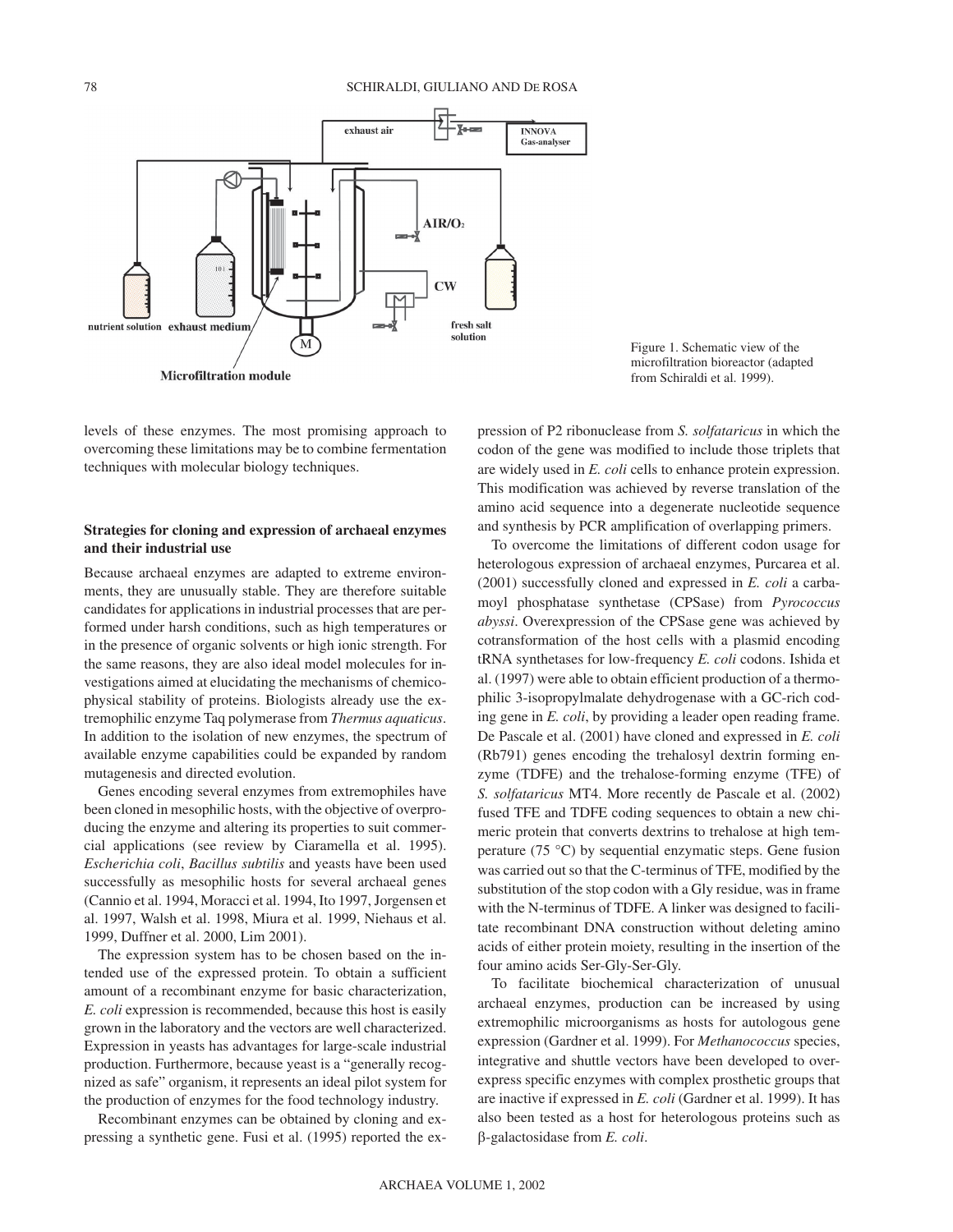The well-characterized *E. coli* model has greatly facilitated the development of molecular genetic techniques, e.g., genetic markers and gene transfer, in halophilic members of the Archaea (Holmes 1990, Holmes et al. 1991). The finding that *Halomonas meridiana* and *H. elongata* can secrete the thermostable  $\alpha$ -amylase from *Bacillus licheniformis* indicates that members of the *Halomonas* genus could be good candidates as cell factories for producing heterologous extracellular enzymes (Coronado et al. 2000, Frillings et al. 2000). Molecular tools for thermophilic archaea are still being developed because some of the tools developed for bacterial systems do not function in these archaeal systems (Keeling et al. 1994, Keeling and Doolittle 1995).

Genetic elements such as viruses and plasmids represent powerful tools with which to elucidate the molecular genetics of the Archaea. Moreover, new expression vectors can be obtained by manipulating existing elements. Of these, the most interesting are the genetic systems that work in multiple microorganisms. Cannio et al. (1998) constructed a shuttle vector, pEXSs, based on a *Sulfolobus shibatae* natural virus and an *E. coli* plasmid. The plasmid is able to transform and can be stably maintained in both *S. solfataricus* and *E. coli*, because it contains the SSV1 viral autonomously replicating sequence (ARS) (Palm et al. 1991), the pGEM5Zf(-) *E. coli* plasmid sequence and an antibiotic resistance gene marker for *S*. *solfataricus*, obtained by selection of a suitable mutant of the hygromycin phosphotransferase gene derived from *E. coli* (Gritz and Davies 1983). The same group also explored the feasibility of using *S. solfataricus* as a host for a mesophilic protein, hygromycin B phosphotransferase (hph) from *E*. *coli*. The hph protein was isolated by directed evolution at  $75 \text{ °C}$ , using a library of random mutant versions of the *hph* gene (Cannio et al. 2001). Use of the pEXSs shuttle vector allowed selection of a mutant version of the *hph* gene that contained two point mutations, but remained correctly folded and functional like the wild-type protein. Moreover, the construct was highly stable in more thermophilic strains at temperatures from 75 to 82 °C, and hence is expected to be a good candidate as a genetic marker at even higher temperatures following further thermoadaptation (Cannio et al. 2001).

Another vector (pKMSD48) containing both SSV1 and pBluescript DNA is completely stable in both *E. coli* and *S. solfataricus* (Stedman et al. 1999). Unlike other shuttle vectors, pKMSD48 is stable in *E. coli* even at high copy numbers. Moreover, because its promoter can be controlled by UV irradiation, it can be used for in vivo overexpression of genes in *S. solfataricus* (Stedman et al. 1999). Although these emerging genetic engineering tools may have no direct industrial application, they will play a central role in the development of methods for the large-scale production of archaeal enzymes with potential applications in industry.

The method chosen to express an extremophilic enzyme needs to take into account the downstream processes used for enzyme purification. The major findings of studies on the cloning and expression of archaeal enzymes can be summarized as follows. (1) Archaea utilize the universal genetic code and their genes are translated by Eukarya and Bacteria. (2) The expression product maintains its natural properties including its thermophilicity and thermostability. (3) The rigid structure of thermophilic proteins at low temperature appears to prevent their degradation by host proteases, leading to an accumulation of recombinant enzyme. Recombinant extremophile enzymes are generally inactive under optimal host growth conditions, and the difference in observed biomass between different recombinants may be explained by specific interference in the replication cycle of the host by the heterologous gene expressed. (4) Thermostable enzymes can easily be purified from mesophilic protein contaminants by sequential thermal precipitation steps. After thermal denaturation, the only remaining enzymatic activity is that of the thermophilic protein expressed, which generally has a purity sufficient for industrial applications (Rossi and De Rosa 1994, Schiraldi et al. 2001).

Genetic engineering techniques are valuable tools for creating novel biocatalysts that can improve bioprocesses and facilitate the realization of innovative biotransformations. Molecular biology has the potential both to overcome the limitations on enzyme availability and to design new biocatalysts specific to a particular industrial purpose. We have proposed industrial applications for several recombinant archaeal enzymes. New industrial uses of natural and recombinant archaeal enzymes will depend on the coupling of genetic strategies and bioreactor design.

#### **Industrial potential of archaeal enzymes and metabolites**

Most of the archaeal bioproducts and bioprocesses that have been developed in industry so far are based on the unconventional properties of archaeal biomasses or of their enzymes and metabolites. Here we describe several promising applications that have been developed in the past decade, and highlight the few applications that have already reached the market.

# *Biotechnological applications of archaeal biomasses*

Despite the potential of microorganisms from the domain Archaea, their industrial application has not been exploited, except in microbiological waste treatment processes (Kandler 1986). Biological methanogenesis is applied to the anaerobic treatment of sewage sludge, and agricultural, municipal and industrial wastes, where the maintenance of a desired methanogenic flora is achieved by innoculation. Methanogens are a taxonomically and phylogenetically diverse group of microorganisms that obtain energy for growth from the reaction leading to methane production. Methanogens use only a small number of compounds,  $H_2$  or one-carbon atom compounds, and this specialization makes them dependent on other organisms for a supply of substrates in most anaerobic environments (Boone et al. 1993).

Many bioreactor configurations have been exploited to increase the efficiency of anaerobic digestion, such as the rotating biological contactor, the anaerobic baffle reactor and the upflow anaerobic sludge blanket reactor, and several largescale plants are in operation (Rehm and Reed 1999). Recently,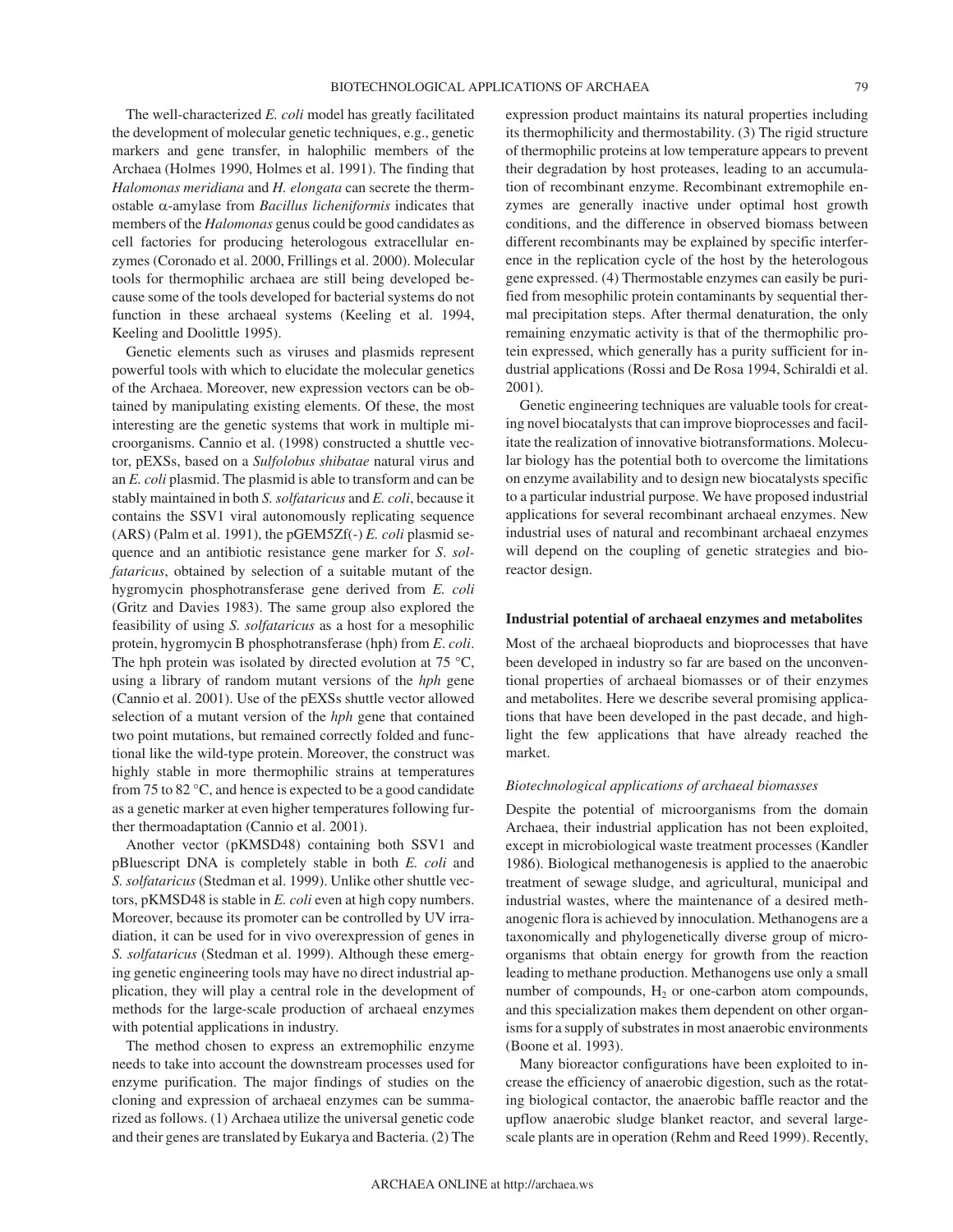a methanogenic process has been established on a lab-scale for the anaerobic digestion of the organic fraction of municipal gray-waste based on a mixed archaeal population; the reactors have been fed daily and held in steady state for over 2 years (Scherer et al. 2000). These examples illustrate the potential for coupling waste treatment processes to biogas production, thereby recovering energy from an unavoidable process.

Halophilic archaea have also been evaluated for bioremediation in harsh environments, for the degradation of organic pollutants and in the treatment of concentrated textile waste waters, particularly the first dye bath liquor from the dying process, which contains a high salt load (Margesin and Schinner 2001). Biosurfactant-producing halophilic bacteria can play a significant role in the accelerated remediation of oil-polluted saline environments. Banat et al. (2000) obtained encouraging results for hydrocarbon pollution control at marine sites that represent self-sufficient systems. Lovley (2001) examined the degradation of hydrocarbons by archaeal microbes under anoxic conditions. Sulfate-reducing microorganisms belonging to the domain Archaea have been isolated for their capacity to degrade alkanes anaerobically. In aquatic sediments, the anaerobic oxidation of methane with sulfate as electron acceptor has been reported and is assumed to involve the reversal of methanogenesis catalyzed by archaea with the scavenging of an electron-carrying metabolite by sulfate-reducing bacteria (Sporman and Widdel 2000).

Because the application of acidophiles in bioreactor mineral processing has been reviewed recently by Norris et al. (2000), it will be mentioned only briefly here. Several industrial applications of the Crenarcheota are related to their unique sulfur metabolism. A variety of mineral sulfide-oxidizing thermophilic archaea have been isolated from both natural and industrial environments. These microorganisms have gained attention because of their potential in the extraction of metals from sulfide ores that are recalcitrant to dissolution (Norris 1990). Comparison of chalcopyrite oxidation by mesophiles, thermophiles and thermoacidophilic archaea showed that extraction efficiency increased proportionally with increasing temperature up to 80 °C (Norris and Owen 1993). *Sulfolobus metallicus* has been exploited for mineral biomining: in a pilot-scale bioreactor, it tolerated copper concentrations of 40 g  $1^{-1}$ (Norris et al. 2000). The subdivision of thermoacidophiles into major phylogenetic groups is noteworthy, because it reflects the varied potential of strains for efficient mineral sulfide oxidation. Also related to the unique characteristics of the sulfur metabolism of archaea is the application of *P. furiosus* in the recycling of tire rubber by desulfurization and subsequent vulcanization reported by Bredberg et al. (2001). Ethanol-leached cryo-ground tire rubber treated with *P. furiosus* for 10 days was vulcanized together with virgin rubber, leading to a product with good mechanical properties.

#### *Archaeal enzymes of biotechnological interest*

In addition to the potential uses of archaeal biomasses, natural and modified archaeal enzymes also present huge possibilities for industrial applications. The biotechnological value of these enzymes is related not only to their direct applications, but also to the knowledge acquired from molecular sequences and crystallographic studies. Such knowledge will permit the redesign of conventional enzymes for use as biocatalysts in harsh industrial conditions. Widespread use of DNA polymerases from hyperthermophilic archaea may portend future common use of extremophile enzymes in biotechnology, although none of the novel enzymes from these microorganisms has yet achieved significant industrial application because of difficulties encountered in their large-scale production. Efforts to resolve or ameliorate these difficulties are likely in the near future (Cowan et al. 1992).

Many archaeal enzymes involved in carbohydrate metabolism, particularly those from the glycosyl hydrolase family, are of special interest to the industrial biotechnology sector. The starch processing industry, which converts starch into more valuable products such as dextrins, glucose, fructose and trehalose, can profit from the exploitation of thermostable enzymes. In all starch processing conversions, high temperatures are required to liquefy starch and make it accessible to enzymatic attack. Enzymes from mesophilic organisms are currently employed in these processes, but this is likely to change in the near future when the advantages of the integrated utilization of amylases, pullulanases and  $\alpha$ -glucosidases recently isolated from hyperthermophilic sources are harnessed (Sunna et al. 1997, Di Lernia et al. 1998, Miura et al. 1999, Leveque et al. 2000, Bertoldo and Antranikian 2001, Martino et al. 2001, Savchenko et al. 2001). Similarly, an  $\alpha$ -amylase produced extracellularly by the haloalkaliphilic archaeon *Natronococcus* sp. strain Ah-36 awaits industrial exploitation. The enzyme exhibits maximal activity at 55  $\degree$ C, pH 8.7 and 2.5 M NaCl and hydrolyzes soluble starch, amylose, amylopectin and also glycogen, producing mainly maltotriose, with glucose and maltose as side products in negligible amounts (Kobayashi et al. 1994). Most of the known archaeal pullulanases are Type II enzymes: they attack the  $\alpha$ -1,6 glycosidic linkage in pullulan, producing maltotriose or, by  $\alpha$ -1,4 glycosidic linkage, panose and isopanose, but they are inhibited by cyclodextrins. However, a Type II archaeal pullulanase with fairly broad substrate specificity was recently detected in crude cell extracts of *Desulfurococcus mucosus* and was successfully cloned in *Bacillus subtilis* (Duffner et al. 2000). The discovery of this thermostable debranching enzyme (maximal activity at 85 °C) could deliver enormous benefit to the starch bioconversion process when applied in the saccharification step.

Another promising application of hyperthermophilic archaeal enzymes is in trehalose production. Trehalose, a non-reducing  $\alpha$ -1,1-diglucosyl disaccharide, has been shown to stabilize enzymes, antibodies, vaccines and hormones, and also has a wide variety of applications in food preparations as a preservative as well as a moisture retainer (Arguelles 2000, Guo et al. 2000, Simola et al. 2000). Currently, trehalose production is performed at 45 °C by the sequential action of two enzymes from the mesophilic bacterium *Arthrobacter* sp. Q36, namely the trehalosyl dextrin forming enzyme, which converts a dextrin to the corresponding trehalosyldextrin, and the trehalose-forming enzyme, which further transforms the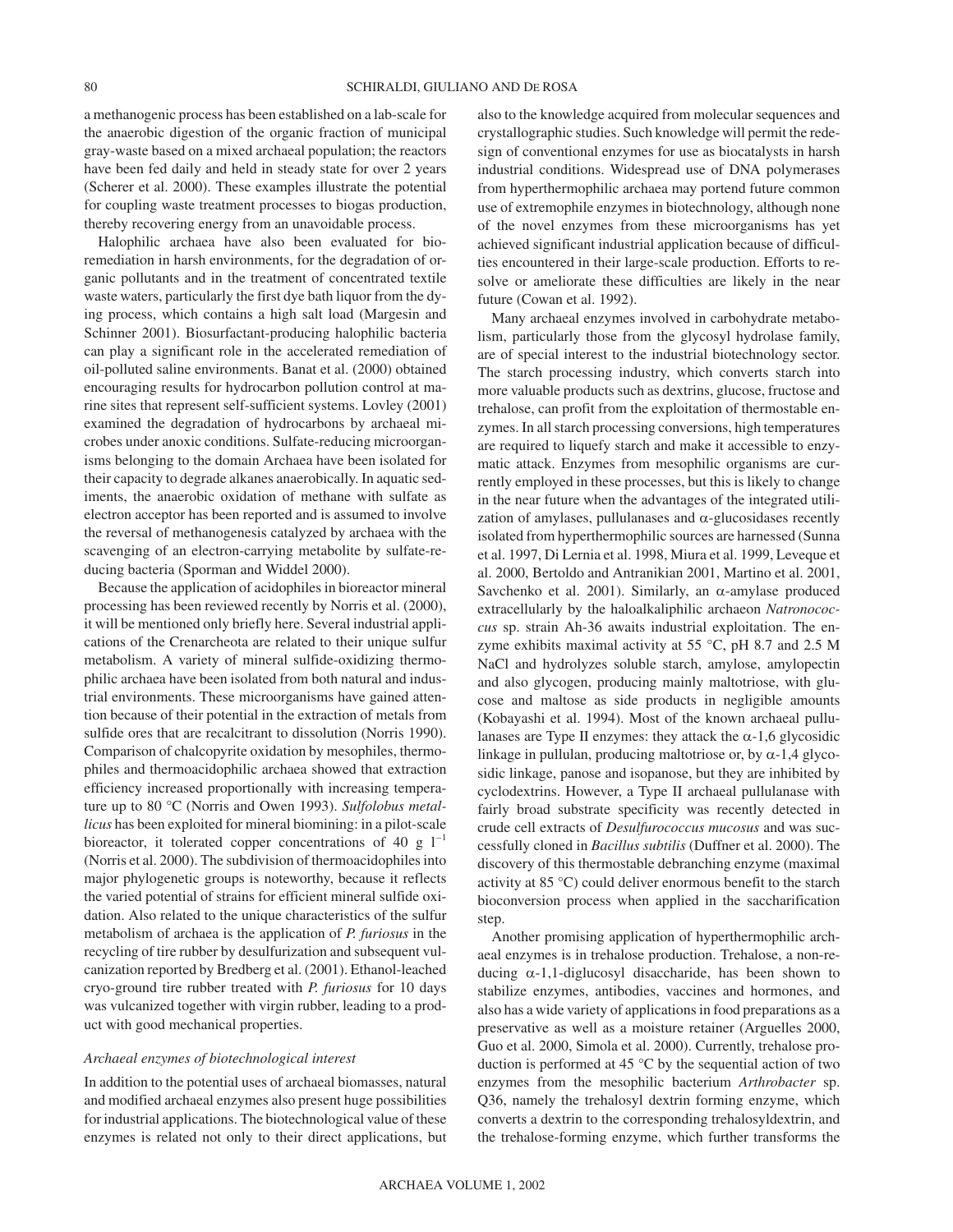trehalosyldextrin to trehalose and a low molecular weight dextrin. The alternate action of these enzymes permits the total conversion of dextrins to trehalose. The use of thermophilic enzymes in this process would represent an improvement by eliminating problems associated with viscosity and sterility. The trehalose biosynthetic pathway was found in the archaeal enzymatic patrimony of *Sulfolobales* (Kobayashi et al. 1996, Di Lernia et al. 1998). These enzymes were cloned and expressed with high yield in *E. coli* Rb-791 (de Pascale et al. 2001), and the recombinant strains were grown at high density in a microfiltration bioreactor (Schiraldi et al. 2001). To test whether these biocatalysts could be used in an industrial setting, we assembled a plug flow reactor containing recombinant *E. coli* cells expressing the necessary enzymatic activities. Trehalose was successfully produced from dextrins at 75 °C in a continuous system, with a final conversion of 90% (Di Lernia et al. 2001).

Another recently isolated enzyme, cyclomaltodextrin glucanotransferase, from the newly isolated hyperthermophilic archaeon *Thermococcus* sp. (Tachibana et al. 1999), shows optimum starch degrading activity and cyclodextrin synthesis at temperatures above 90 °C. Thus, it could enhance the starch bioconversion process by lowering the viscosity and reducing contamination. An alkaline cyclomaltodextrin glucanotransferase is already used in the industrial production of cyclodextrins. This enzyme has reduced production costs and paved the way for cyclodextrin use in large quantities in foodstuffs, chemicals and pharmaceuticals (Horikoshi 1999).

Degradation of cellulose to its monomer, glucose, can be achieved through the synergistic action of three enzymes: endoglucanases, exoglucanases and  $\beta$ -glucosidases. The latter two enzymes have been isolated, purified and cloned from several *Sulfolobales* species (Cubellis et al. 1990, Grogan 1991, Moracci et al. 1992, Nucci et al. 1993, Moracci et al. 1995) as well as from *Pyrococcus furiosus* (celB) (Voorhorst et al. 1995, Lebbnik et al. 2001), and Pouwels et al. (2000) compared their activity and stability. An ultra high temperature process for the enzymatic hydrolysis of lactose for the production of novel oligosaccharides was developed by Petzelbauer et al. (2000) using β-glycosidases from *S. solfataricus* and *P. furiosus*. D'Auria et al. (1996) developed a continuous cellobiose hydrolysis bioreactor system for glucose production by immobilizing a β-glycosidase isolated from *S. solfataricus* and expressed in *Saccharomyces cerevisiae.* The system can be run at a high flow rate and has a high degree of conversion, productivity and operational stability (D'Auria et al. 1996).

Several other polymer-degrading enzymes isolated from archaea, such as xylanases and cellulases, could play important roles in the chemical, pharmaceutical, paper, pulp or waste treatment industries. Commercial interest in the applications of xylanases, which degrade xylans, the most abundant form of hemicellulose, is growing. Xylanases can play a key role as quality- or yield-improving agents in the food, feed, and pulp and paper industries (Viikari et al. 1994). Recently, a xylanase that is active at temperatures up to 100 °C was characterized in *Thermococcus zilligii* strain AN1. This enzyme

can attack different xylans but showed no activity toward carbohydrates (Uhl and Daniel 1999). A detailed review of xylanases, including those isolated from hyperthermophiles, is presented by Bergquist et al. (2001). Among the few cellulase activities found in the domain Archaea, the most interesting include the cellulase CelS from *S. solfataricus* (Limauro et al. 2001) and a  $\beta$ -endoglucanase from *P. furiosus* (Cady et al. 2001).

BIOTECHNOLOGICAL APPLICATIONS OF ARCHAEA 81

Hyperthermophilic proteases are important as degrading agents in detergent formulations (Schumacher et al. 2001). Proteases and proteasomes play a key role in the cellular metabolism of archaea. The adaptation of these microorganisms to extreme habitats is mediated by an interplay between protein folding and hydrolysis (Iida et al. 2000, Maupin-Furlow et al. 2000, de Vos et al. 2001, Wadsworth et al. 2001). Lipases and esterases from *Archaeoglobus fulgidus* (Manco et al. 2000) and *Sulfolobus shibatae* (Huddleston et al. 1995) have been purified and characterized, and are also of interest in detergent formulations and the dairy industry. Hydrolases and isomerases from extremely halophilic archaea have potential applications in several biotransformations in the production of food supplements; the microorganisms themselves can be exploited in the production of fermented food (Margesin and Schinner 2001).

# *Archaeal metabolites for biotechnology*

Some archaeal metabolites, such as proteins, osmotically active substances (so-called compatible solutes), exopolysaccharides and special lipids have potential industrial applications. Halophilic archaea offer a multitude of actual or potential biotechnological applications. Certain strains contain membrane-bound retinal pigments, bacteriorhodopsin (BR) and halorhodopsin, which enable microorganisms to use light energy to drive bioenergetic processes (Oren 1994, Lanyi 1995). The thermodynamic and photochemical stability of BR has led to many uses in technical applications, such as in holography, spatial light modulators, artificial retina, volumetric and associative optical memories. Bacteriorhodopsin, isolated from *Halobacterium salinarum*, is currently being commercialized by COBEL (Barcelona, Spain) and Munich Innovative Biomaterials (Munich, Germany) (Margesin and Shinner 2001). Furthermore, BR can be exploited for the renewal of biochemical energy such as the back conversion of ADP to ATP. A device based on BR and ATP synthase has been developed and patented (Saito et al. 1992).

Halophilic bacteria produce compatible solutes that maintain a positive water balance in the cell and are compatible with the cellular metabolism. These compatible solutes are excellent stabilizers for biomolecules (da Costa et al. 1998, Welsh 2000, Santos and da Costa 2001). Ectoine and derivatives have been patented as moisturizers in cosmetics (Montitsche et al. 2000), although the most promising application may be as stabilizers in the polymerase chain reaction (Sauer and Galinski 1998). Compatible solutes produced by halophilic archaea include mannosylglycerate (MG) and diglycerol phosphate, and they have also beeen identified in *P. furiosus*, *P. woesei* and *Archaeoglobus fulgidus*. The stabi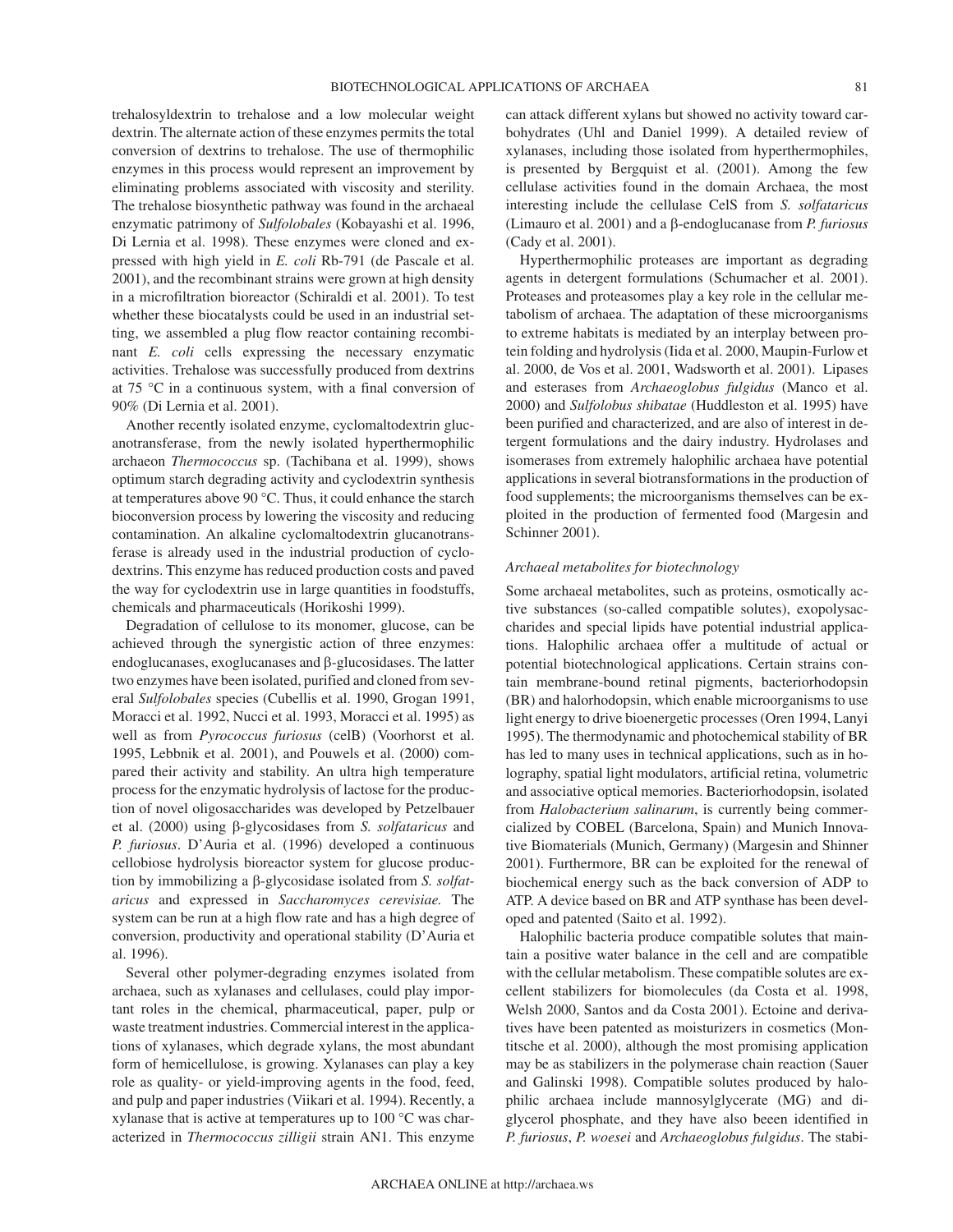lizing effect of MG on several enzymes subjected to heating or freeze-drying was superior to that of other stabilizers (Lamosa et al. 2000).

Archaeal lipids are unique in relation to their topology and function in archaeal membranes and represent an important evolutionary marker within the Archaea and among the Eukaryal, Bacterial and Archaeal domains. This uniqueness has boosted interest in the biotechnological applications of such compounds. They are an excellent source for the formation of liposomes with remarkable thermostability and tightness against solute leakage (Gambacorta et al. 1995). Both in vitro and in vivo studies indicate that archaeosomes (liposomes from archaeal lipids) are safe, and their stability and tissue distribution profiles, as well as the adjuvant activity of archaeosome formulations, indicate that they may offer a superior alternative for several biotechnological applications, including delivery systems for drugs, genes or cancer imaging agents (Patel and Sprott 1999). Novel patented ether lipids were obtained from the extreme halophile *Halobacterium cutirubrum*. Homogeneous liposomes have also been obtained by extruding an emulsion of the total polar ether lipid fraction through membranes of various pore sizes. Liposomes produced in this way are resistant to attack by phospholipase and can be stored for 60 days in air (Choquet et al. 1999). Archaeal lipids have been proposed as monomers for bioelectronics for several reasons, the most important being that their bipolar tetraether structure offers novel opportunities for protein–lipid interactions, which are of interest for the assembly of electronic devices based on redox proteins or enzymes (see review by De Rosa et al. 1994).

## **Concluding remarks**

Many microorganisms have been isolated from the domain Archaea, and among the archaeal enzymes that have been purified and characterized, several show potential for industrial uses. Archaeal metabolites suitable for industrial applications have also been found. However, biotechnological processes based on these archaeal tools remain limited, despite the extensive recent literature suggesting possible novel bioprocesses and demonstrating the applicability of several biomolecules of archaeal origin in the biotechnology industry. The slow incorporation of archaeal tools by industry can be ascribed mainly to the difficulties associated with the development of large-scale processes for the production of archaeal biomasses, proteins and metabolites. In addition, the expression level of archaeal enzymes is low and the purification procedures for obtaining biocatalysts are difficult and expensive.

Genome sequencing should help to overcome many of these difficulties. At least for archaeal enzyme production, cloning into an easy-to-grow mesophilic host may be the preferred method because it simplifies downstream processing. The separation of host proteins from the enzyme of interest can easily be achieved by exploiting differences in stability under extreme conditions. Strategies that combine molecular biology techniques and customized bioprocess design could greatly improve the yields of archaeal bioproducts, resulting in major cost savings, thereby enabling industrial applications of these unique biomaterials.

#### **References**

- Arguelles, J.C. 2000. Physiological roles of trehalose in bacteria and yeasts: a comparative analysis. Arch. Microbiol. 174:217–224.
- Banat, I.M., R.S. Makkar and S.S. Cameotra. 2000. Potential commercial applications of microbial surfactants. Appl. Microbiol. Biotechnol. 53:495–508.
- Bergquist, P.L., M.D. Gibbs, D.D. Morris, D.R. Thompson, A.M. Uhl and R.M. Daniel. 2001. Hyperthermophilic xylanases. Methods Enzymol. 330:301–319.
- Bertoldo, C. and G. Antranikian. 2001. Amylolytic enzymes from hyperthermophiles. Methods Enzymol. 330:269–289.
- Boone, D.R., W.B. Whitman and P. Rouviere. 1993. Diversity and taxonomy of methanogens. *In* Methanogenesis: Ecology, Physiology, Biochemistry, and Genetics. Ed. J.G. Ferry. Chapman and Hall, London, pp 35–80.
- Bredberg, K., J. Persson, M. Christiansson, B. Stenberg and O. Holst. 2001. Anaerobic desulfurization of ground rubber with the thermophilic archaeon *Pyrococcus furiosus*—a new method for rubber recycling. Appl. Microbiol. Biotechnol. 55:43–48.
- Bult, C.J., O. White, G.J. Olsen, et al. 1996. Complete genome sequence of the methanogenic archaeon, *Methanococcus jannaschii*. Science 273:1058–1073.
- Cady, S.G., M.W. Bauer, W. Callen, M.A. Snead, E.J. Mathur, J.M. Short and R.M. Kelly. 2001. Beta-endoglucanase from *Pyrococcus furiosus*. Methods Enzymol. 330:346–354.
- Cannio, R., P. Contursi, M. Rossi and S. Bartolucci. 1998. An autonomously replicating transforming vector for *Sulfolobus solfataricus*. J. Bacteriol. 180:3237–3240.
- Cannio, R., P. Contursi, M. Rossi and S. Bartolucci. 2001. Thermoadaptation of a mesophilic hygromycin B phosphotransferase by directed evolution in hyperthermophilic archaea: selection of a stable genetic marker for DNA transfer into *Sulfolobus solfataricus.* Extremophiles 5:153–159.
- Cannio, R., D. de Pascale, M. Rossi and S. Bartolucci. 1994. Gene expression of a thermostable beta-galactosidase in mammalian cells and its application in assays of eukaryotic promoter activity. Biotechnol. Appl. Biochem. 19:233–244.
- Choquet, C.G., G.B. Patel, I. Ekiel and G.D. Sprott. 1999. Formation of stable liposomes from lipid extracts of archaeobacteria. Patent US5989587.1999 November 23.
- Ciaramella, M., R. Cannio, M. Moracci, F.M. Pisani and M. Rossi. 1995. Molecular biology of extremophiles. World J. Microbiol. Biotechnol. 11:71–84.
- Coronado, M.J., C. Vargas, E. Mellado, G. Tegos, C. Drainas, J.J. Nieto and A. Ventosa. 2000. The alpha-amylase gene *amyH* of the moderate halophile *Halomonas meridiana*: cloning and molecular characterization. Microbiology 146:861–868.
- Cowan, D.A. 1992. Enzymes from thermophilic Archaeabacteria: current and future application in biotechnology. *In* The Archaebacteria: Biochemistry and Biotechnology (Biochem. Soc. Symp. 58). Eds. J. Danson, D.W. Hough and G.G. Lunt. Portland Press, London, pp 149–169.
- Cubellis, M.V., C. Rozzo, P. Montecucchi and M. Rossi. 1990. Isolation and sequencing of a new  $\beta$ -galactosidase encoding archaebacterial gene. Gene 94:89–94.
- D'Auria, S., F. Pellino, F. La Cara, R. Barone, M. Rossi and R. Nucci. 1996. Immobilization on chitosan of a thermophilic  $\beta$ -glycosidase expressed in *Saccharomyces cerevisiae*. Appl. Biochem. Biotechnol. 61:157–166.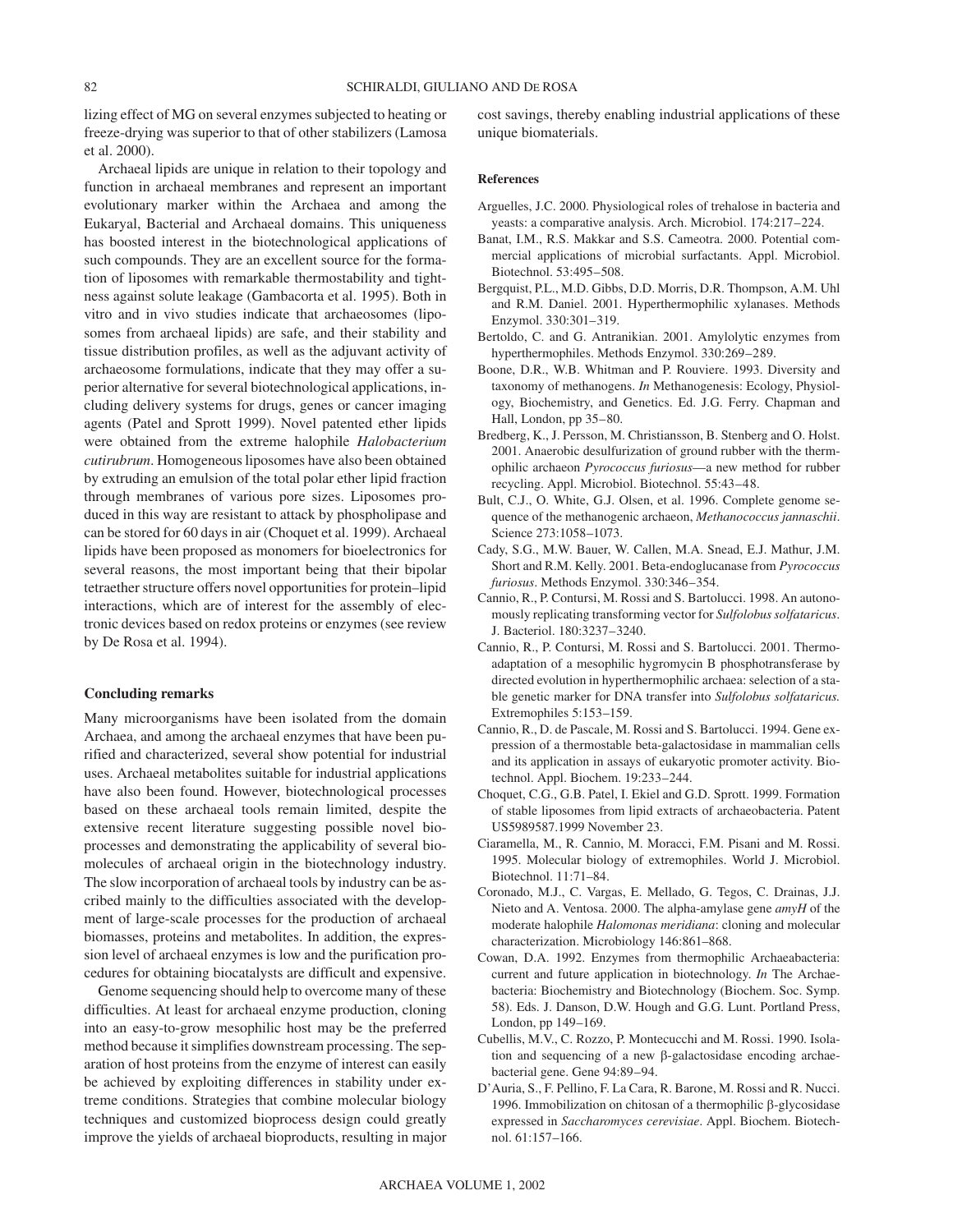- da Costa, M.S., H. Santos and E.A. Galinski. 1998. An overview of the role and diversity of compatible solutes in Bacteria and Archaea. Adv. Biochem. Eng. Biotechnol. 61:117–153.
- de Pascale, D., M.P. Sasso, I. Di Lernia, A. Di Lazzaro, A. Furia, M. Cartenì Farina, M. Rossi and M. De Rosa. 2001. Recombinant thermophilic enzymes for trehalose and trehalosyl dextrins production. J. Mol. Catal. B Enzym. 11:777–786.
- De Rosa, M., A. Morana, A. Riccio, A. Gambacorta, A. Trincone and O. Incani. 1994. Lipids of the Archaea: a new tool for bioelectronics. Biosens. Bioelectron. 9:669–675.
- De Vos, W.M., W.G. Voorhorst, M. Dijkgraaf, L.D. Kluskens, J. van der Oost and R.J. Siezen. 2001. Purification, characterization, and molecular modeling of pyrolysin and other extracellular thermostable serine proteases from hyperthermophilic microorganisms. Methods Enzymol. 330:383–393.
- Di Lernia, I., A. Morana, A. Ottobrino, S. Fusco, M. Rossi and M. De Rosa. 1998. Enzymes from *Sulfolobus shibatae* for the production of trehalose and glucose from starch. Extremophiles 2:409–416.
- Di Lernia, I., C. Schiraldi, M. Generoso and M. De Rosa. 2001. Trehalose production at high temperature exploiting an immobilized cell bioreactor. Extremophiles, DOI 10.1007/S00792-001- 0262-3.
- Duffaud, G.D., O.B. d'Hennezel, A.S. Peek, A.L. Reysenbach and R.M. Kelly. 1998. Isolation and characterization of *Thermococcus barossi*, sp. nov., a hyperthermophilic archaeon isolated from a hydrothermal vent flange formation. Syst. Appl. Microbiol. 21: 40–49.
- Duffner, F., C. Bertoldo, J.T. Andersen, K. Wagner and G. Antranikian. 2000. A new thermoactive pullulanase from *Desulfurococcus mucosus*: cloning, sequencing, purification, and characterization of the recombinant enzyme after expression in *Bacillus subtilis*. J. Bacteriol. 182:6331–6338.
- Frillings, S., A. Linden, F. Niehaus, C. Vargas, J.J. Nieto, A. Ventosa, G. Antranikian and C. Drainas. 2000. Cloning and expression of alpha-amylase from the hyperthermophilic archaeon *Pyrococcus woesei* in the moderately halophilic bacterium *Halomonas elongata*. J. Appl. Microbiol. 88:495–503.
- Fusi, P., M. Grisa, E. Mombelli, R. Consonni, P. Tortora and M. Vanoni. 1995. Expression of a synthetic gene encoding P2 ribonuclease from the extreme thermoacidophilic archaebacterium *Sulfolobus solfataricus* in mesophylic hosts. Gene 154:99–103.
- Galagan, J.E., C. Nusbaum, A. Roy et al. 2002. The genome of *M. acetivorans* reveals extensive metabolic and physiological diversity. Genome Res. 12:532–542.
- Gambacorta, A., A. Ghiozzi and M. De Rosa. 1995. Archaeal lipids and their biotechnological applications. World J. Microbiol. Biotechnol. 11:115–132.
- Gardner, W.L. and W.B. Whitman. 1999. Expression vectors for *Methanococcus maripaludis*. Overexpression of acetohydroxyacid synthase and  $\beta$ -galactosidase. Genetics 152:1439-1447.
- Godfroy, A., N.D. Raven and R.J. Sharp. 2000. Physiology and continuous culture of the hyperthermophilic deep-sea vent archaeon *Pyrococcus abyssi* ST549. FEMS Microbiol. Lett. 186:127–132.
- Graham, D.E., R. Overbeek, G.J. Olsen and C.R. Woese. 2000. An archaeal genomic signature. Proc. Natl. Acad. Sci. 97:3304–3308.
- Gritz, L. and J. Davies. 1983. Plasmid-encoded hygromycin B resistance: the sequence of hygromycin B phosphotransferase gene and its expression in *Escherichia coli* and *Saccharomyces cerevisiae*. Gene 25:179–188.
- Grogan, D.W. 1991. Evidence of β-galactosidase of *Sulfolobus solfataricus* is only one of several activities of a thermostable --D-glycosidase. Appl. Environ. Microbiol. 57:1644–1649.
- Guo, N., I. Puhlev, D.R. Brown, J. Mansbridge and F. Levine. 2000. Trehalose expression confers desiccation tolerance on human cells. Nat. Biotechnol. 18:168–171.
- Haney, P.J., J.H. Badger, G.L. Buldak, C.I. Reich, C.R. Woese and G.J. Olsen. 1999. Thermal adaptation analyzed by comparison of protein sequences from mesophilic and extremely thermophilic *Methanococcus* species. Proc. Natl. Acad. Sci. 96:3578–3583.
- Herbert, R.A. 1992. A perspective on the biotechnological potential of extremophiles. TIBTECH 10:395–401.
- Hezayen, F.F., B.H. Rehm, R. Eberhardt and A. Steinbüchel. 2000. Polymer production by two newly isolated extremely halophilic archaea: application of a novel corrosion-resistant bioreactor. Appl. Microbiol. Biotechnol. 54:319–325.
- Holmes, M.L. and M.L. Dyall-Smith. 1990. A plasmid vector with a selectable marker for halophilic archaebacteria. J. Bacteriol. 172: 756–761.
- Holmes, M.L., S.D. Nuttal and M.L. Dyall-Smith. 1991. Construction and use of halobacterial shuttle vectors and further studies on *Haloferax* DNA gyrase. J. Bacteriol. 173:3807–3813.
- Horikoshi, K. 1999. Alkaliphiles: some applications of their products for biotechnology. Microbiol. Mol. Biol. Rev. 63:735–750.
- Hough, D.W. and M.J. Danson. 1999. Extremozymes. Curr. Opin. Chem. Biol. 3:39–46.
- Huddleston, S., C.A. Yallop and B.M. Charalambous. 1995. The identification and partial characterization of a novel inducible extracellular thermostable esterase from the archaeon *Sulfolobus shibatae*. Biochem. Biophys. Res. Commun. 216:495–500.
- Iida, T., T. Iwabuchi, A. Ideno, S. Suzuki and T. Maruyama. 2000. FK506-binding protein-type peptidyl-prolyl cis-trans isomerase from a halophilic archaeum, *Halobacterium cutirubrum*. Gene 256:319–326.
- Ishida, M., M. Yoshida and T. Oshima. 1997. Highly efficient production of enzymes of an extreme thermophile, *Thermus thermophilus*: a practical method to overexpress GC- rich genes in *Escherichia coli*. Extremophiles 1:157–162.
- Ito, S. 1997. Alkaline cellulases from alkaliphilic *Bacillus*: enzymatic properties, genetics and application to detergents. Extremophiles 1:61–66.
- Jorgensen, S., C.E. Vorgias and G. Antranikian. 1997. Cloning, sequencing, characterization, and expression of an extracellular alpha-amylase from the hyperthermophilic archaeon *Pyrococcus furiosus* in *Escherichia coli* and *Bacillus subtilis*. J. Biol. Chem. 272:16,335–16,342.
- Kandler, O. and W. Zillig. 1986. Archaebacteria. Gustav Fischer Verlag, Stuttgart, 401 p.
- Kawarabayasi, Y., Y. Hino, H. Horikawa et al. 1999. Complete genome sequence of an aerobic hyper-thermophilic crenarchaeon, *Aeropyrum pernix* K1. DNA Res. 6(2):83–101, 145–152.
- Kawarabayasi, Y., Y. Hino, H. Horikawa et al. 2001. Complete genome sequence of an aerobic thermoacidophilic crenarchaeon, *Sulfolobus tokodaii* strain 7. DNA Res. 8(4):123–140.
- Kawarabayasi, Y., M. Sawada, H. Horikawa et al. 1998. Complete sequence and gene organization of the genome of a hyperthermophilic archaebacterium, *Pyrococcus horikoshii* OT3. DNA Res. 5  $(2):$ 55–76.
- Kawashima, T., N. Amano, H. Koike et al. 2000. Archaeal adaptation to higher temperatures revealed by genomic sequence of *Thermoplasma volcanium*. Proc. Natl. Acad. Sci. 97:14,257–14,262.
- Keeling, P.J., R.L. Charlebois and W.F. Doolittle. 1994. Archaebacterial genomes: eubacterial form and eukaryotic content. Curr. Opin. Genet. Dev. 4:816–822.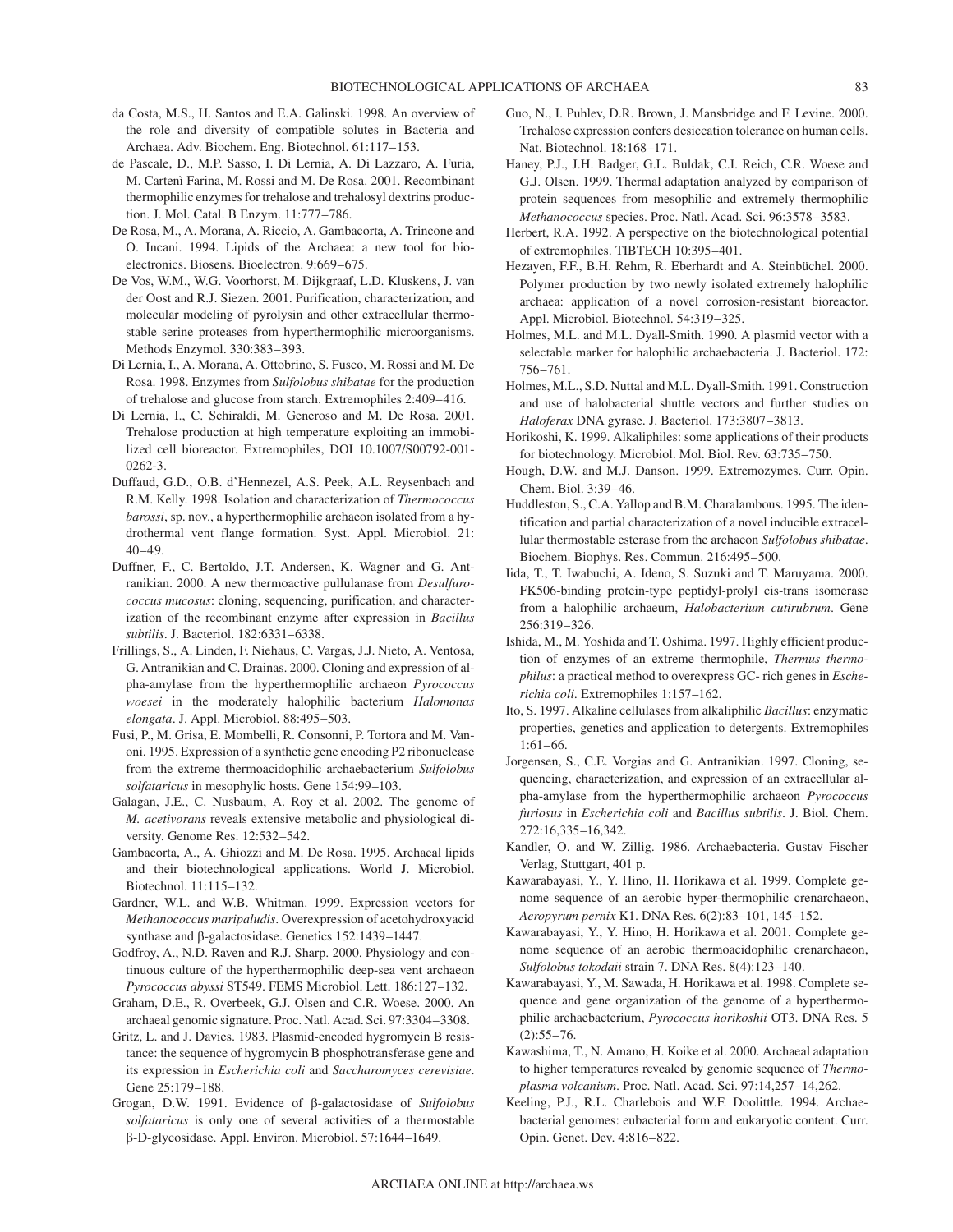- Keeling, P.J. and W.F. Doolittle. 1995. Archaea: narrowing the gap between prokaryotes and eukaryotes. Proc. Natl. Acad. Sci. 92: 5761–5764.
- Kelly, R.M. and J.W. Deming. 1988. Extremely thermophilic archaebacteria: biological and engineering considerations. Biotechnol. Prog. 4:47–61.
- Klenk, H.P., R.A. Clayton, J.F. Tomb, et al. 1997. The complete genome sequence of the hyperthermophilic, sulphate-reducing archaeon *Archaeoglobus fulgidus*. Nature 390:364–370.
- Kobayashi, K., M. Kato, Y. Miura, M. Kettoku T. Komeda and A. Iwamatsu. 1996. Gene cloning and expression of new trehaloseproducing enzymes from the hyperthermophilic archaeon *Sulfolobus solfataricus* KM1. Biosci. Biotechnol. Biochem. 60: 1882–1885.
- Kobayashi, T., H. Hanai, R. Aono, K. Horikoshi and T. Kudo. 1994. Cloning, expression and nucleotide sequence of the  $\alpha$ -amylase gene from the haloalkaliphilic archaeon *Natronococcus* sp. Strain Ah-36. J. Bacteriol. 176:5131–5134.
- Krahe, M., G. Antyranikian and H. Märkl. 1996. Fermentation of extremophilic microorganisms. FEMS Microbiol. Rev. 18: 271–285.
- Lamosa, P., A. Burke, R. Peist, R. Huber, M.Y. Liu, G. Silva, R. Rodrigues-Pousada, J. Le Gall, C. Maycock and H. Santos. 2000. Thermostabilization of proteins by diglycerol phosphate, a new compatible solute from the hyperthermophile *Archaeoglobus fulgidus*. Appl. Environ. Microbiol. 66:1974–1979.
- Lanyi, J.K. 1995. Bacteriorhodopsin as a model for proton pumps. Nature 75:461–463.
- Lebbink, J.H., T. Kaper, S.W. Kengen, J. van der Oost and W.M. de Vos. 2001. Beta-glucosidase CelB from *Pyrococcus furiosus*: production by *Escherichia coli*, purification and *in vitro* evolution. Methods Enzymol. 330:364–379.
- Leveque, E., B. Haye and A. Belarbi. 2000. Cloning and expression of an alpha-amylase encoding gene from the hyperthermophilic archaebacterium *Thermococcus hydrothermalis* and biochemical characterization of the recombinant enzyme. FEMS Microbiol. Lett. 186:67–71.
- Lim, J.H., J. Choi, S.J. Han, S.H. Kim, H.Z. Hwang, D.K. Jin, B.Y. Ahn and Y.S. Han. 2001. Molecular cloning and characterization of the thermostable DNA ligase from *Aquifex pyrophilus*, a hyperthermophilic bacterium. Extremophiles 5:161–168.
- Limauro, D., R. Cannio, G. Fiorentino, M. Rossi and S. Bartolucci. 2001. Identification and molecular characterization of an endoglucanase gene, *celS*, from the extremely thermophilic archaeon *Sulfolobus solfataricus*. Extremophiles 5:213–219.
- Lovley, D.R. 2001. Bioremediation: Anaerobes to the rescue. Science 239:1444–1446.
- Madigan, M.T. and B.L. Marrs. 1997. Extremophiles. Sci. Am. 276: 82–87.
- Manco, G., E. Giosuè, S. D'Auria, P. Herman, G. Carrera and M. Rossi. 2000. Cloning, overexpression and properties of a new thermophilic and thermostable esterase with sequence similarity to hormone-sensitive lipase subfamily from the archaeon *Archaeoglobus fulgidus*. Arch. Biochem. Biophys. 373:182–192.
- Margesin, R. and F. Schinner. 2001. Potential of halotolerant and halophilic microorganisms for biotechnology. Extremophiles 5: 73–83.
- Martino, A., C. Schiraldi, S. Fusco, et al. 2001. Properties of the recombinant  $\alpha$ -glucosidase from *Sulfolobus solfataricus* in relation to starch processing. J. Mol. Cat. B. Enzym. 11:787–794.
- Maupin-Furlow, J.A., H.L. Wilson, S.J. Kaczowka and M.S. Ou. 2000. Proteasomes in the Archaea: from structure to function. Front. Biosci. 5:D837–865.
- Miura, Y., M. Kettoku, M. Kato, K. Kobayashi and K. Kondo. 1999. High level production of thermostable alpha-amylase from *Sulfolobus solfataricus* in high-cell density culture of the food yeast *Candida utilis*. J. Mol. Microbiol. Biotechnol. 1:129–134.
- Montitsche L., H. Driller and E. Galinski. 2000. Ectoine and ectoine derivatives as moisturizers in cosmetics. Patent US060071. 2000 May 9.
- Moracci, M., M. Ciaramella, R. Nucci, L.H. Pearl, I. Sanderson, A. Trincone and M. Rossi. 1994. Thermostable  $\beta$ -glycosidase from the extreme thermoacidophilic Archaeon *Sulfolobus solfataricus*. Biocatalysis 11:89–103.
- Moracci, M., A. La Volpe, J.F. Pulitzer, M. Rossi and M. Ciaramella. 1992. Expression of the thermostable beta-galactosidase gene from the archaebacterium *Sulfolobus solfataricus* in *Saccharomyces cerevisiae* and characterization of a new inducible promoter for heterologous gene expression. J. Bacteriol. 174:873–882.
- Moracci, M., R. Nucci, F. Febbraio, C. Vaccaro, N. Vespa, F. La Cara and M. Rossi. 1995. Expression and extensive characterization of a --glycosidase from the extreme thermoacidophilic Archaeon *Sulfolobus solfataricus.* Enzyme Microb. Technol. 17:992–997.
- Mukhopadhyay, B., E.F. Johnson and R.S. Wolfe. 1999. Reactor-scale cultivation of the hyperthermophilic methanarchaeon *Methanococcus jannaschii* to high cell denisties. Appl. Environ. Microbiol. 65:5059–5065.
- Ng, W.V., S.P. Kennedy, G.G. Mahairas et al. 2000. Genome sequence of *Halobacterium* species NRC-1. Proc. Natl. Acad Sci. 97: 12,176–12,181.
- Niehaus, F., C. Bertoldo, M. Kahler and G. Antranikian. 1999. Extremophiles as a source of novel enzymes for industrial application. Appl. Microbiol. Biotechnol. 51:711–729.
- Nordberg-Karlsson, E., O. Holst and A. Tocaj. 1999. Efficient production of truncated thermostable xylanases from *Rhodothermus marinus* in *Escherichia coli* fed-batch cultures. J. Biosci. Bioeng. 87:598–606.
- Norris, P.R. 1990. Acidophilic bacteria and their activity in mineral sulfides oxidation. *In* Microbial Mineral Recovery. Eds. H.L. Ehrlich and C.L. Brierely. McGaw-Hill, New York, pp 3–27.
- Norris, P.R. and J.P. Owen. 1993. Mineral sulfide oxidation by enrichment cultures of novel thermoacidophilic bacteria. FEMS Microbiol. Rev. 11:51–56.
- Norris, P.R., N.P. Burton and N.A.M. Foulis. 2000. Acidophiles in bioreactor mineral processing. Extremophiles 4:71–76.
- Nucci, R., M. Moracci, C. Vaccaro, N. Vespa and M. Rossi. 1993. Exo-glucosidase activity and substrate specificity of the  $\beta$ -glycosidase gene in the Archaeon *Sulfolobus solfataricus*. J. Bacteriol. 177:1614–1619.
- Oren, A. 1994. The ecology of extremely halophilic Archaea. FEMS Microbiol. Rev. 13:415–440.
- Palm, P., C. Schleper, B. Grampp, S. Yeats, P. McWilliam, W.D. Reiter and W. Zillig. 1991. Complete nucleotide sequence of the virus SSV1 of the archaebacterium *Sulfolobus shibatae*. Virology 185:242–250.
- Park, C.B. and S.B. Lee. 1997. Constant volume fed-batch operation for high density cultivation of hyperthermophilic aerobes. Biotechnol. Tech. 11:277–281.
- Park, C.B. and S.B. Lee. 1999. Cultivation of the hyperthermophilic Archaeon *Sulfolobus solfataricus* in low salt media. Biotechnol. Bioproc. Eng. 4:21–25.
- Patel, G.B. and G.D. Sprott. 1999. Archaeobacterial ether lipid liposomes (archaeosomes) as novel vaccine and drug delivery systems. Crit. Rev. Biotechnol. 19:317–357.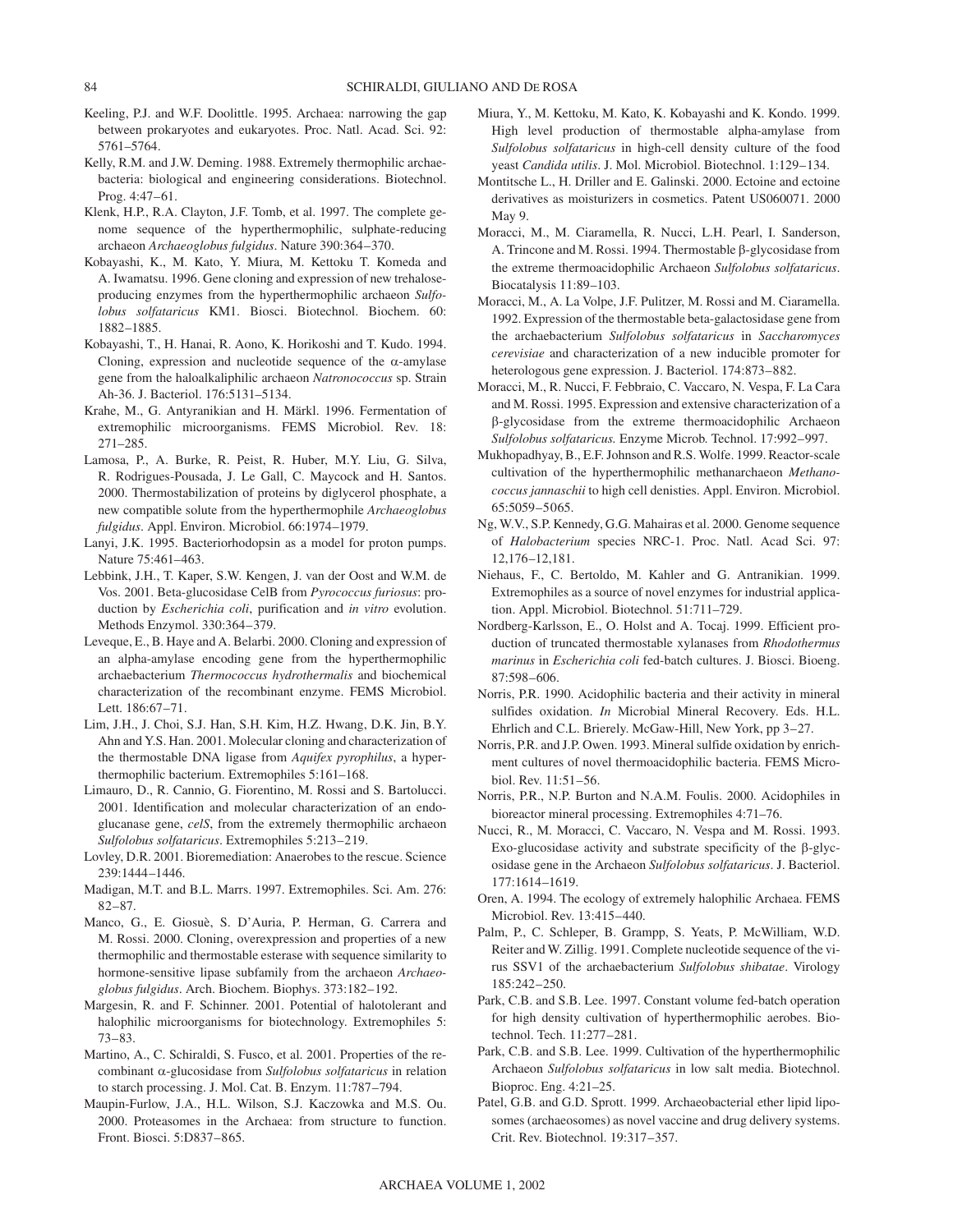- Petzelbauer, I., R. Zeleny, A. Reiter, K.D. Kulbe and B. Nidetzky. 2000. Development of an ultra-high-temperature process for the enzymatic hydrolysis of lactose. II. Oligosaccharide formation by two thermostable beta-glycosidases. Biotechnol. Bioeng. 69: 140–149.
- Pouwels, J., M. Moracci, B. Cobucci-Ponzano, G. Perugino, J. van der Oost, T. Kaper, J.H. Lebbnik, W.M. de Vos, M. Ciaramella and M. Rossi. 2000. Activity and stability of hyperthermophilic en $z$ ymes: a comparative study on two archaeal  $\beta$ -glycosidases. Extremophiles 4:157–164.
- Purcarea, C., G. Herve, R. Cunin and D.R. Evans. 2001. Cloning, expression, and structure analysis of carbamate kinase-like carbamoyl phosphate synthetase from *Pyrococcus abyssi*. Extremophiles 5:229–239.
- Raven, N. and R.J. Sharp. 1997. Development of defined and minimal media for the growth of the hyperthermophilic archaeon *Pyrococcus furiosus* Vc.1. FEMS Microbiol. Lett. 146:135–141.
- Raven, N., N. Ladwa, D. Cossar and R. Sharp. 1992. Continuous culture of the hyperthermophilic archaeon *Pyrococcus furiosus*. Appl. Microbiol. Biotechnol. 38:263–267.
- Rehm, H.J., G. Reed, A. Pühler and P. Stadler. 1999. Biotechnology: Environmental processes I. Vol. 11a. 2nd Edn. Wiley, New York, pp 458–468.
- Rinker, K.D. and R.M. Kelly. 2000. Effect of carbon and nitrogen sources on growth dynamics and exopolysaccharide production of the hyperthermophilic archaeon *Thermococcus litoralis* and bacterium *Thermotoga maritima*. Biotechnol. Bioeng. 69:537–547.
- Rinker, K.D., C.J. Han and R.M. Kelly. 1999. Continuous culture as a tool for investigating the growth physiology of heterothrophic hyperthermophiles and extreme thermoacidophiles. J. Appl. Microbiol. 85:118S–127S.
- Romano, I., V. Calandrelli, E. Pagnotta and R. Di Maso. 1992. Whey as medium for biomass production of *Sulfolobus solfataricus.* Biotechnol. Tech. 6:391–392.
- Rossi, M. and M. De Rosa. 1994. Extremophiles in biotechnology. ECB6: Proc. 6th European Congress on Biotechnology.
- Rothe, O. and M.A. Thomm. 2000. Simplified method for the cultivation of extreme anaerobic archaea based on the use of sodium sulfite as reducing agent. Extremophiles 4:247–252.
- Rüdiger, A., J.C. Ogbonna and H. Märkl. 1992. Effect of gassing, agitation, substrate supplementation and dialysis on the growth of an extremely thermophilic archaeon *Pyrococcus woesei*. Appl. Microbiol. Biotechnol. 37:501–504.
- Ruepp, A., W. Graml, M.L. Santos-Martinez, K.K. Koretke, C. Volker, H.W. Mewes, D. Frishman, S. Stocker, A.N. Lupas and W. Baumeister. 2000. The genome sequence of the thermoacidophilic scavenger *Thermoplasma acidophilum*. Nature 407:508–513.
- Russell, N.J. 2000. Toward a molecular understanding of cold activity of enzymes from psychrophiles. Extremophiles 4:83–90.
- Saito, M., T. Koyano, H. Miyamoto, K. Unibe and M. Kato. 1992. ATP synthetizing device. Patent JP4088995.
- Santos, H. and M.S. da Costa. 2001. Organic solutes from thermophiles and hyperthermophiles. Methods Enzymol. 334:302–315.
- Sauer, T. and E.A. Galinski. 1998. Bacterial milking: a novel bioprocess for production of compatible solutes. Biotechnol. Bioeng. 57:306–313.
- Savchenko, A., C. Vielle and J.G. Zeikus. 2001. Alpha-amylases and amylopullulanase from *Pyrococcus furiosus*. Methods Enzymol. 330:354–363.
- Scherer, P.A., G.R. Vollmer, T. Fakhouri and S. Martensen. 2000. Development of a methanogenic process to degrade exhaustively the organic fraction of municipal "grey waste" under thermophilic and hyperthermophilic conditions. Water Sci. Technol. 41(3):83–91.
- Schill, N., W.M. van Gulik, R. Voisard and U. von Stickar. 1996. Continuous cultures limited by gaseous substrate: development of a simple, unstructured mathematical model and experimental verification with *Methanobacterium thermoautotrophicum.* Biotechnol. Bioeng. 51:645–658.
- Schill, N.A., J.S. Liu and U.V. Stockar. 1999. Thermodynamic analysis of growth of *Methanobacterium thermoautotrophicum*. Biotechnol. Bioeng. 64:74–81.
- Schiraldi, C., F. Marulli, I. Di Lernia, A. Martino and M. De Rosa. 1999. A microfiltration bioreactor to achieve high cell density in *Sulfolobus solfataricus* fermentation. Extremophiles 3:199–204.
- Schiraldi, C., A. Martino, M. Acone, I. Di Lernia, A. Di Lazzaro, F. Marulli, M. Generoso, M. Carteni and M. De Rosa. 2000. Effective production of a thermostable α-Glucosidase from *Sulfolobus solfataricus* in *Escherichia coli* exploiting a microfiltration bioreactor. Biotech. Bioeng. 70:670–676.
- Schiraldi, C., M. Acone, M. Giuliano, I. Di Lernia, C. Maresca, M. Cartenì and M. De Rosa. 2001. Innovative fermentation strategies for the production of extremophilic enzymes. Extremophiles 5:193–198.
- Schumacher, K., E. Heine and H. Hocker. 2001. Extremozymes for improving wool properties. J. Biotechnol. 89:281–288.
- She, Q., R.K. Singh, F. Confalonieri, et al. 2001. The complete genome of the crenoarchaeon *Sulfolobus solfataricus* P2. Proc. Natl. Acad. Sci. 98:7835–7840.
- Simola, M., A. Hanninen, S. Stranius and M. Makarow. 2000. Trehalose is required for conformational repair of heat-denatured proteins in the yeast endoplasmic reticulum but not for maintenance of membrane traffic functions after severe heat stress. Mol. Microbiol. 37:42–53.
- Slesarev, A.I., K.V. Mezhevaya, K.S. Makarova et al. 2002. The complete genome of hyperthermophile *Methanopyrus kandleri* AV19 and monophyly of archaeal methanogens. Proc. Natl. Acad. Sci. 99:4644–4649.
- Smith, D.R., L.A. Doucette-Stamm, C. Deloughery et al. 1997. Complete genome sequence of *Methanobacterium thermoautotrophicum* H: functional analysis and comparative genomics. J. Bacteriol. 179:7135–7155.
- Spormann, A.M. and F. Widdel. 2000. Metabolism of alkylbenzenes, alkenes, and other hydrocarbons in anaerobic bacteria. Biodegradation 11:85–105.
- Stedman, K.M., C. Schleper, E. Rumpf and W. Zillig. 1999. Genetic requirements for the function of the archaeal virus SSV1 in *Sulfolobus solfataricus*: construction and testing of viral shuttle vectors. Genetics 152:1397–1405.
- Sunna, A., M. Moracci, M. Rossi and G. Antranikian. 1997. Glycosyl hydrolases from hyperthermophiles. Extremophiles 1:2–13.
- Tachibana, Y., A. Kuramura, N. Shirasaka, Y. Suzuki, T. Yamamoto, S. Fujiwara, M. Takagi and T. Imanaka. 1999. Purification and characterization of an extremely thermostable cyclomaltodextrin glucanotransferase from a newly isolated hyperthermophilic archaeon, a *Thermococcus* sp. Appl. Environ. Microbiol. 65: 1991–1997.
- Tsao, J.H., M.K. Kaneshiro, S. Yu and D.S. Clark. 1994. Continuous culture of *Methanococcus jannaschii*, an extremely thermophilic methanogen. Biotechnol. Bioeng. 43:258–261.
- Uhl, A.M. and R.M. Daniel. 1999. The first description of an archaeal hemicellulase: the xylanase from *Thermococcus zilligii* AN1. Extremophiles 3:263–267.
- Van der Oost, J., M. Ciaramella, M. Moracci, F.M. Pisani, M. Rossi and W.M. de Vos. 1998. Molecular biology of hyperthermophilic archaea. Adv. Biochem. Eng. Biotechnol. 61:87–115.